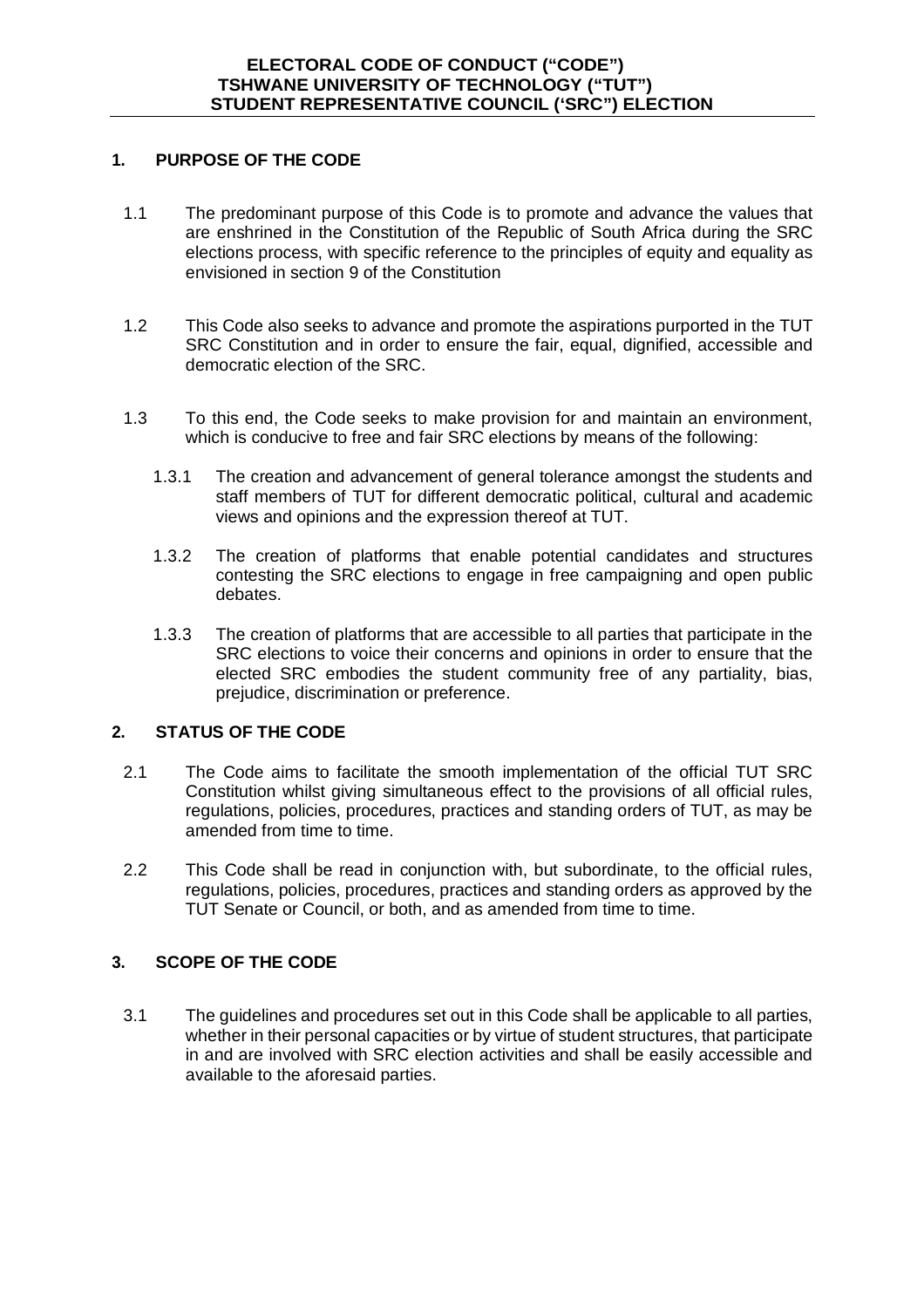- 3.2 Each and every potential candidate, and student structure that is desirous to put his/her name forward for purposes of serving on the SRC and is registered accordingly for election purposes shall be bound by this Code and shall comply with the following provisions -
	- 3.2.1 act with a great sense of responsibility to advance the purpose of this Code and undertake all measures reasonably possible to uphold the SRC Constitution pertaining to the election of the SRC;
	- 3.2.2 familiarize himself/herself with the provisions of the SRC Constitution as well as the provisions of the other official rules, regulations, policies, procedures, practices and standing orders as approved by TUT Senate or Council; and
	- 3.2.3 as far as reasonably possible, endeavor to educate and enlighten followers, supporters and potential voters regarding the provisions of this Code, the SRC Constitution and the Electoral Guidelines and promote compliance therewith in general.

# **4. CODE OF CONDUCT**

Every structure and candidate and student structure that registers with the EEMC as contemplated in TUT SRC Constitution for purposes of participating in the SRC election conducted on the campuses of TUT shall sign a declaration as an open acknowledgement and undertaking to abide with the following:

- 4.1 The freedom to express their academic perspectives and political opinions freely and without the fear of retribution.
- 4.2 The freedom and autonomy to challenge and debate the academic perspectives and political opinions held by others without the fear of retribution.
- 4.3 The freedom and ability to publish and distribute election and campaign materials, including notices and advertisements on a variety of platforms including social media, subject thereto that such advertising material shall not be derogatory to any other student, student structure, staff member of TUT, or its affiliates in any manner whatsoever and further subject thereto that such advertising material shall in all material aspects comply with the policies, procedures, directives, guidelines and codes of TUT at all times.
- 4.4 The right to lawfully erect banners, billboards, placards and posters and circulate such material on electronic and social media platforms, subject thereto that any and all actions relating to the aforesaid shall at all times comply with the policies, procedures, directives, guidelines and codes of TUT.
- 4.5 The students and/or student structure shall be entitled to undertake reasonable and acceptable means, which are not disruptive to the operations of TUT or fellow students in any manner whatsoever, to canvass support for their preferred candidate.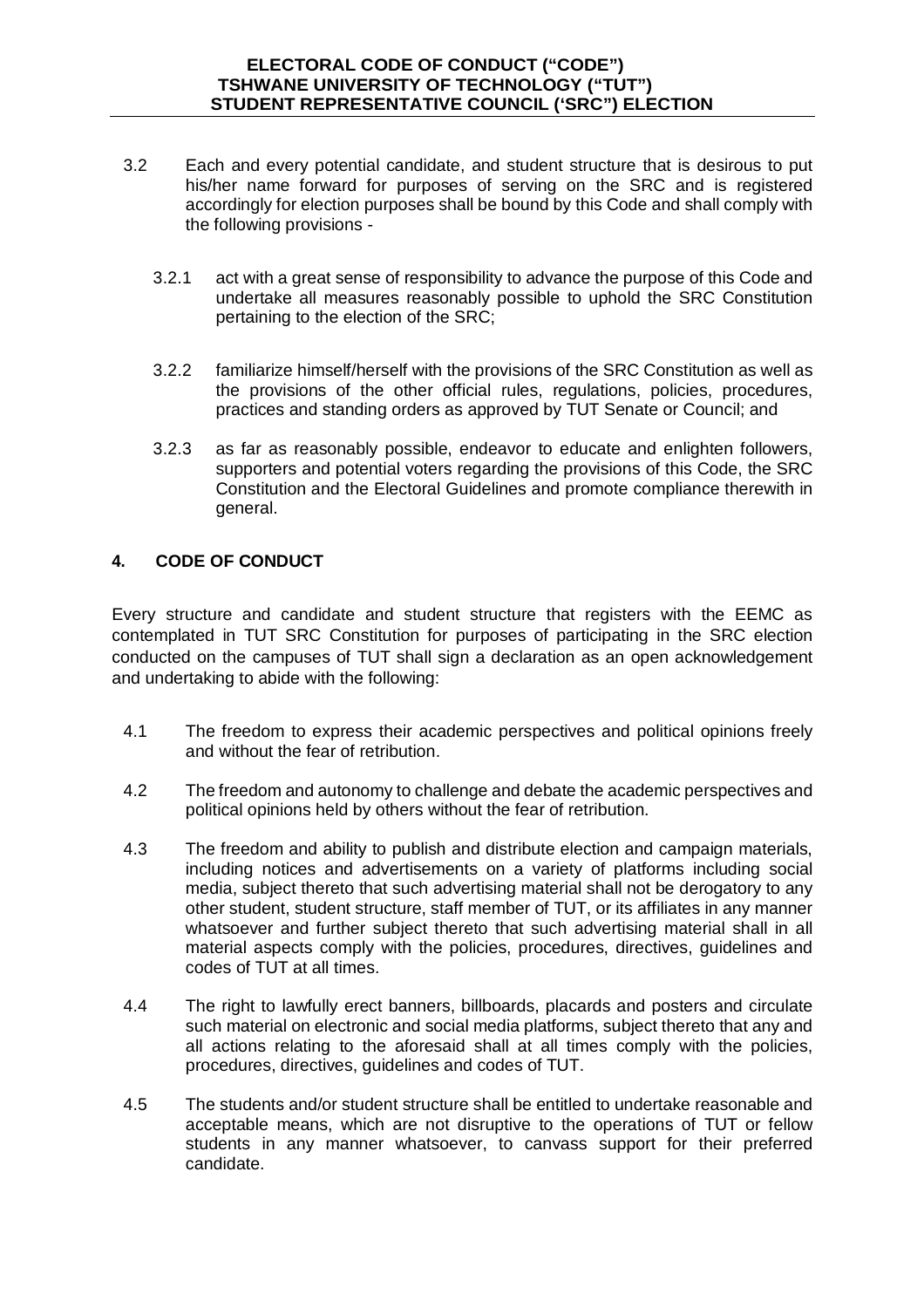- 4.6 The students and/or student structures shall be entitled to convene, attend and participate in public meetings, student meetings and other campaigning activities on TUT campus, subject thereto that the policies, procedures, directives, guidelines and codes of TUT have been followed and prior written approval has been obtained from the relevant authorities.
- 4.7 The principle of a free and fair election shall be enshrined in all election activities undertaken by students and/or student structures and accordingly all candidates and student structures that participate in the election for the SRC shall at all times condemn any actions or activities that might undermine the principle of a free and fair election.
- 4.8 All candidates and student structures that participate in the election shall be entitled to either accept the results of the election or challenge the results, whether personally or through their Observers.
- 4.9 The observers of each and every candidate or student structure, if applicable, shall at all times be registered students of TUT on the relevant campus on which the elections are taking place.

## **5. CO-OPERATION BETWEEN CANDIDATES**

- 5.1 In the spirit of cooperation, candidates, student structures and/or their observers shall take all measures reasonably possible to ensure proper planning of campaigning activities in a manner that averts conflict and contestation over venues and other infrastructure on the premises of TUT.
- 5.2 The candidates, student structures and/or their observers shall at all times make prior bookings in respect of venues and other infrastructure of TUT that are to be utilized for campaigning activities as well as obtain prior approval from the relevant UFS authorities in order to ensure and enable equal access to such venues by all students.
- 5.3 The candidate, student structures and/or their observers shall at all times be considerate towards other candidates, student structures and/or their observers in order to promote and advance mutual inclusiveness in the participation of campaigning activities.

## **6. PARTICIPATION IN THE SRC ELECTION BY STUDENTS WITH DISABILITIES**

Each candidate, student structure and/or their observer, shall at all times -

- 6.1 implement reasonable measures to ensure that the rights of students with disabilities are not violated during any campaigning and election activities;
- 6.2 facilitate equal opportunities and provide platforms for students with disabilities to engage with the candidate during campaigning and election activities;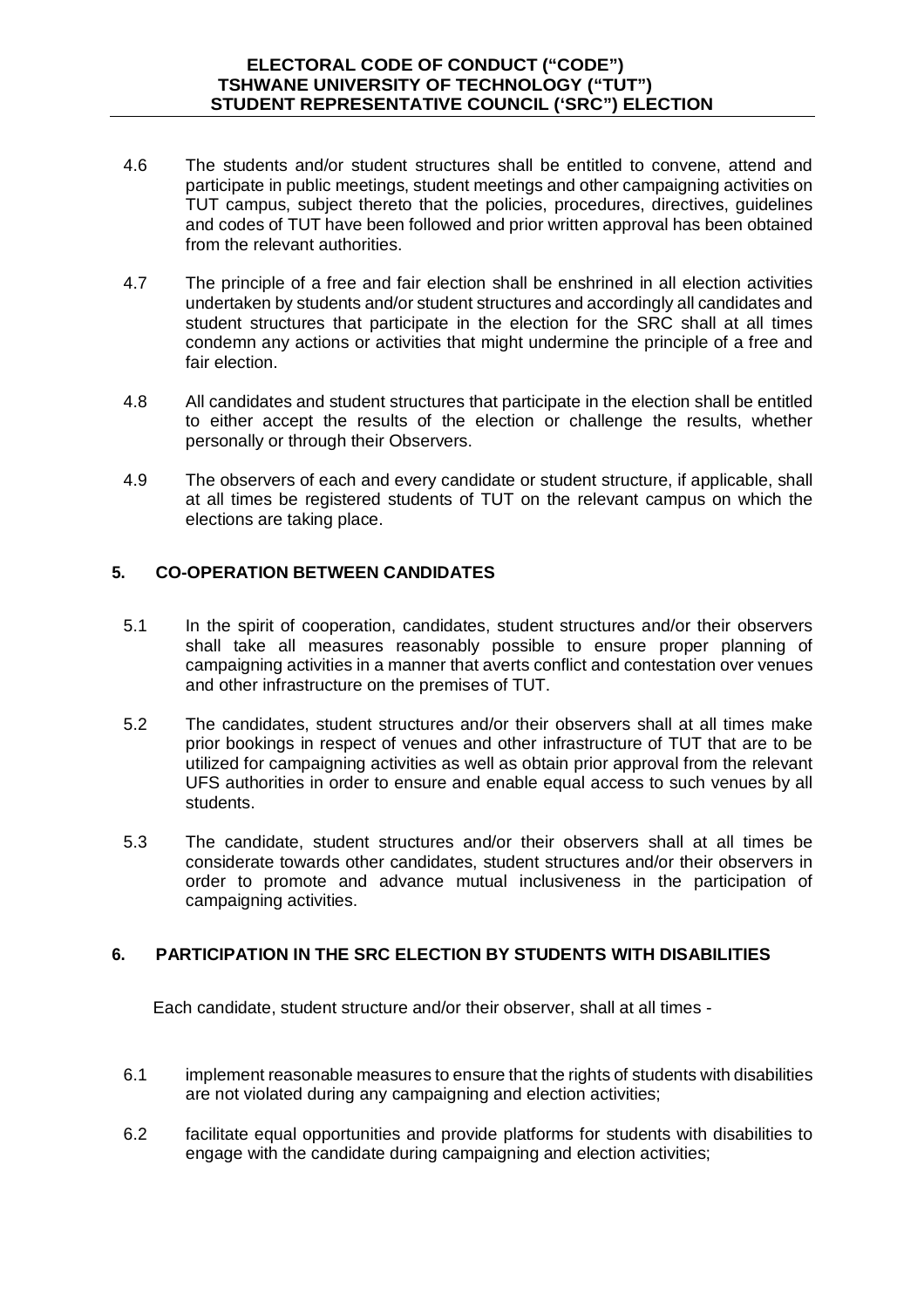- 6.3 ensure that students with disabilities shall have easy access to its meetings and election and campaigning activities; and
- 6.4 promote and advance the rights of students with disabilities to also disclose their academic perspectives and political views and accordingly provide them with equal access to the relevant platforms and reasonable assistance to do so.

## **7. MISCONDUCT BY CANDIDATES AND/OR OBSERVERTIVES**

`

## **7.1 Acts of misconduct by candidates, student structures and/or their observers**

The following acts by any of the candidates, student structures and/or their observers whilst participating in the SRC election shall constitute misconduct and accordingly, a violation of the provisions of this Code:

- 7.1.1 The use of any derogatory language or acting in a manner that may provoke violence or seek to intimidate candidates, students in general, members of the EEMC, election officials, as well as employees or service providers of TUT during the course of the elections.
- 7.1.2 Plagiarizing the symbols, designs, slogans, acronyms and other campaigning material and activities of other candidates and/or student structures for purposes of the election.
- 7.1.3 Any activities and/ or actions of a discriminatory nature that are based on the grounds of race, ethnicity, sex, gender, class, disability or religion in connection with the SRC election.
- 7.1.4 The offering of rewards or inducements to other students, in order to achieve any of the following -
	- 7.1.4.1 to convince the students to vote or not to vote in any particular manner;
	- 7.1.4.2 to convince a potential candidate to refuse nomination as a candidate or withdraw as a candidate from the election; or
	- 7.1.4.3 to coerce students, other candidates, student structures and/or their observers to attend or not to attend a meeting or activity of a student structure registered for the SRC elections.
- 7.1.5 Manipulating the voting system in any manner whatsoever in order to give undue advantage to a specific candidate or candidates, as the context may require.
- 7.1.6 Meddling with the student verification system to obtain student numbers and codes to vote on behalf of other students.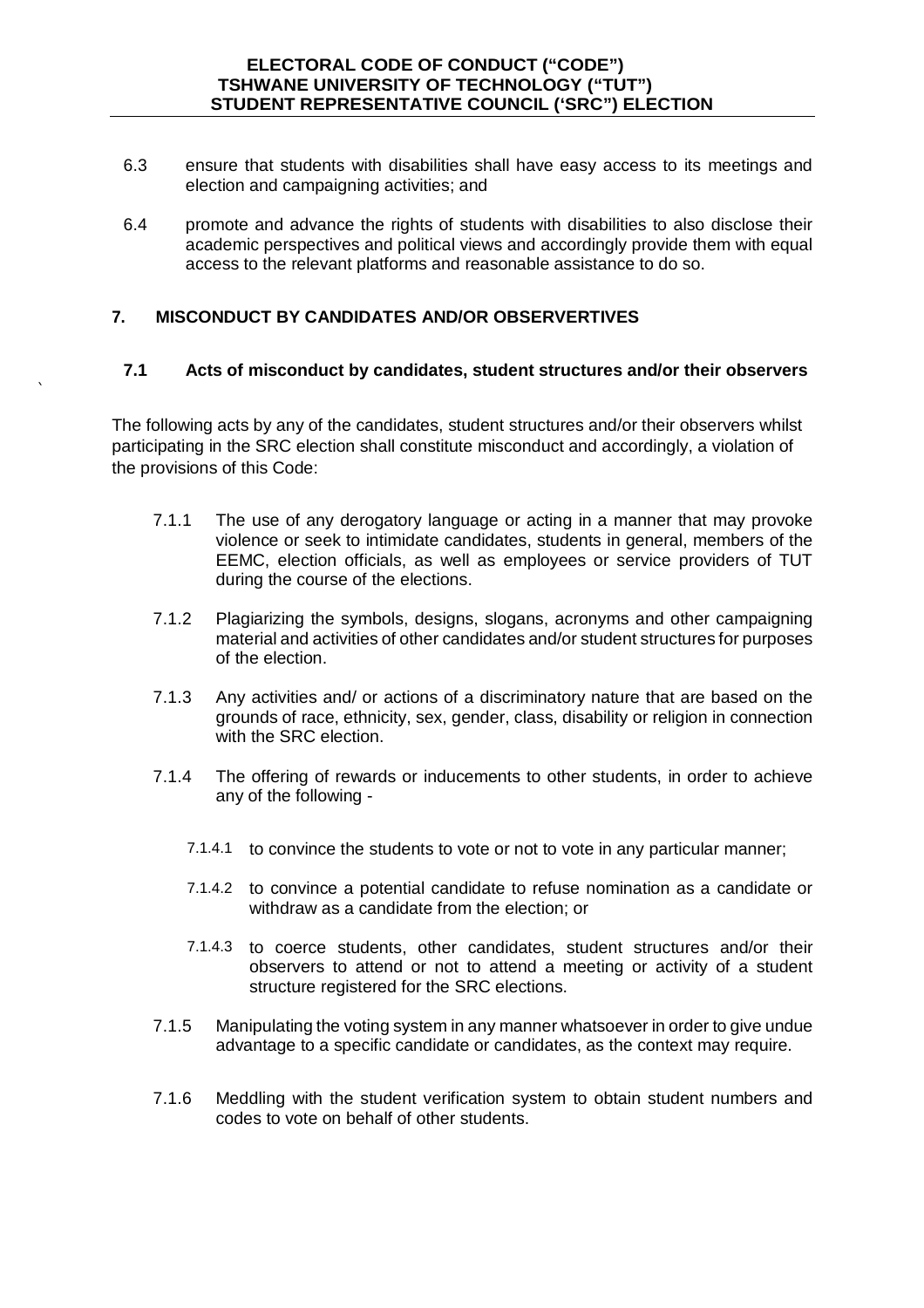- 7.1.7 Purposefully disrupting activities of other candidates or student structures as well as acting in a manner that prevents access by the students to the EEMC activities, collection of signatures and candidate campaign activities.
- 7.1.8 Defacing or unlawful removal or destruction of the placards, posters or any election materials of any of the candidates.
- 7.1.9 Placing of campaigning material on prohibited spaces and/ or the use of permanent adhesive material in order to put up campaign material.
- 7.1.10 Any damage and/or destruction of property of TUT during campaigning activities in any manner whatsoever.
- 7.1.11 Any other form of behaviour which is disruptive and constrains the optimal functioning of the EEMC, service providers and officials of TUT in the implementation and conclusion of the SRC election in the manner as envisaged in the SRC Constitution.

## **7.2 Consequences of misconduct**

- 7.2.1 In the event that any candidate, student structure and/or their observers be found to have committed any of the acts of misconduct as contemplated in clause 7.1 above, such candidate, student structure and/or their observers shall automatically, without further investigation, be subject to any of the following sanctions -
	- 7.2.1.1 a warning or public admonishment; and/or
	- 7.2.1.2 reduced campaign time; and/or
	- 7.2.1.3 reduced campaign spending in so far as TUT is making funds available in this regard.
- 7.2.2 In the event that any candidate, student structure and/or their observers commits any of the acts of misconduct as contemplated in clause 7.1 above, such candidate, student structure and/or their observers shall, after an investigation has been conducted as contemplated in clause 8.2 below and such candidate, structure and/or their observations are found guilty of an act of misconduct, be subject to the following sanctions -
	- 7.2.2.1 cancellation of up to 40 (FORTY) votes in the discretion of the investigation panel in the event that the candidate, student structure and/or their observers have committed any of the acts of misconduct contemplated in clause 7.1 above, depending on the severity thereof; or
	- 7.2.2.2 disqualification of a candidate, student structure and/or their observers from further participation in the SRC elections of a candidate, student structure and/or its observers in the event that the acts of misconduct contemplated in clause 7.1 above amounts to gross misconduct.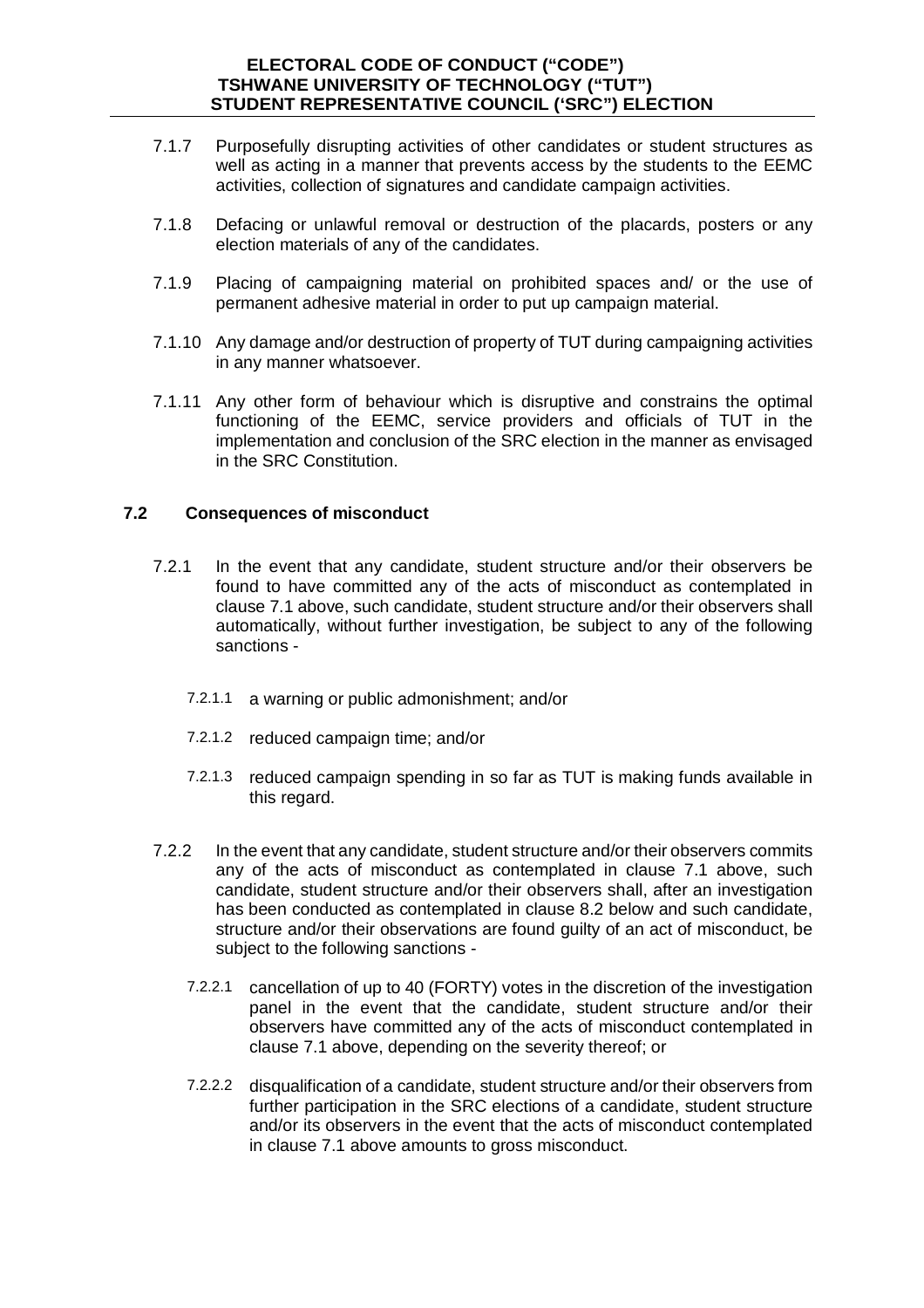- 7.2.3 Notwithstanding the sanctions as set out in clause 7.2 above, TUT reserves the right to recover, from the student account of any student, any amounts reasonably incurred in the correction of any violations of this Code. This includes but is not limited to, cleaning costs incurred in the removal of illegally placed campaigning material.
- 7.2.4 TUT furthermore reserves the right to lay civil charges against a candidate and/or his legal representative as well as criminal charges should the misconduct constitute a criminal offence.
- 7.2.5 It is recorded that the conduct of the general student population of TUT shall at all times be regulated by TUT's internal disciplinary processes.

# **8. PROCEDURE IN THE EVENT OF A VIOLATION OF THE CODE**

## **8.1 Reporting an alleged violation**

8.1.1 Any student, candidate and/or structure observer who reasonably suspects that a candidate and/or structure observer might be in violation or is acting in a manner that might result in a violation of any of the provisions of this Code and/or the SRC Constitution, must immediately report such violations in writing to the Chief Electoral Officer of the SRC elections (the "CEO") within 12 (TWELVE) hours after the alleged incident or after becoming aware thereof.

# **8.2 Investigation of an alleged violation by the CEA**

- 8.2.1 In the event that an allegation of violations of the Code is received by the CEO, the CEO shall initiate an investigation with the assistance of members of Campus Protection Services ("CPS").
- 8.2.2 The CEO, after considering the evidence provided, shall give a ruling to the effect as well as appropriate sanctions within 24 (TWENTY-FOUR) hours after receipt of a report.
- 8.2.3 In the event that the report of violations is confirmed by the CEO, the CEO shall accordingly inform all parties involved.

# **8.3 Appeals against the ruling of the CEO**

- 8.3.1 In the event that a candidate and/or structure observer disputes the finding of the CEO, he and/or she shall be entitled to refer the matter within 48 (FORTY-EIGHT) hours of receipt of the decision by the CEO to TUT Director of Student Governance and Leadership Development within 24 (TWENTY-FOUR) hours after the ruling of the CEO.
- 8.3.2 The TUT Director of Student Governance and Leadership Development shall give a ruling on the appeal within 48 (FORTY-EIGHT HOURS).